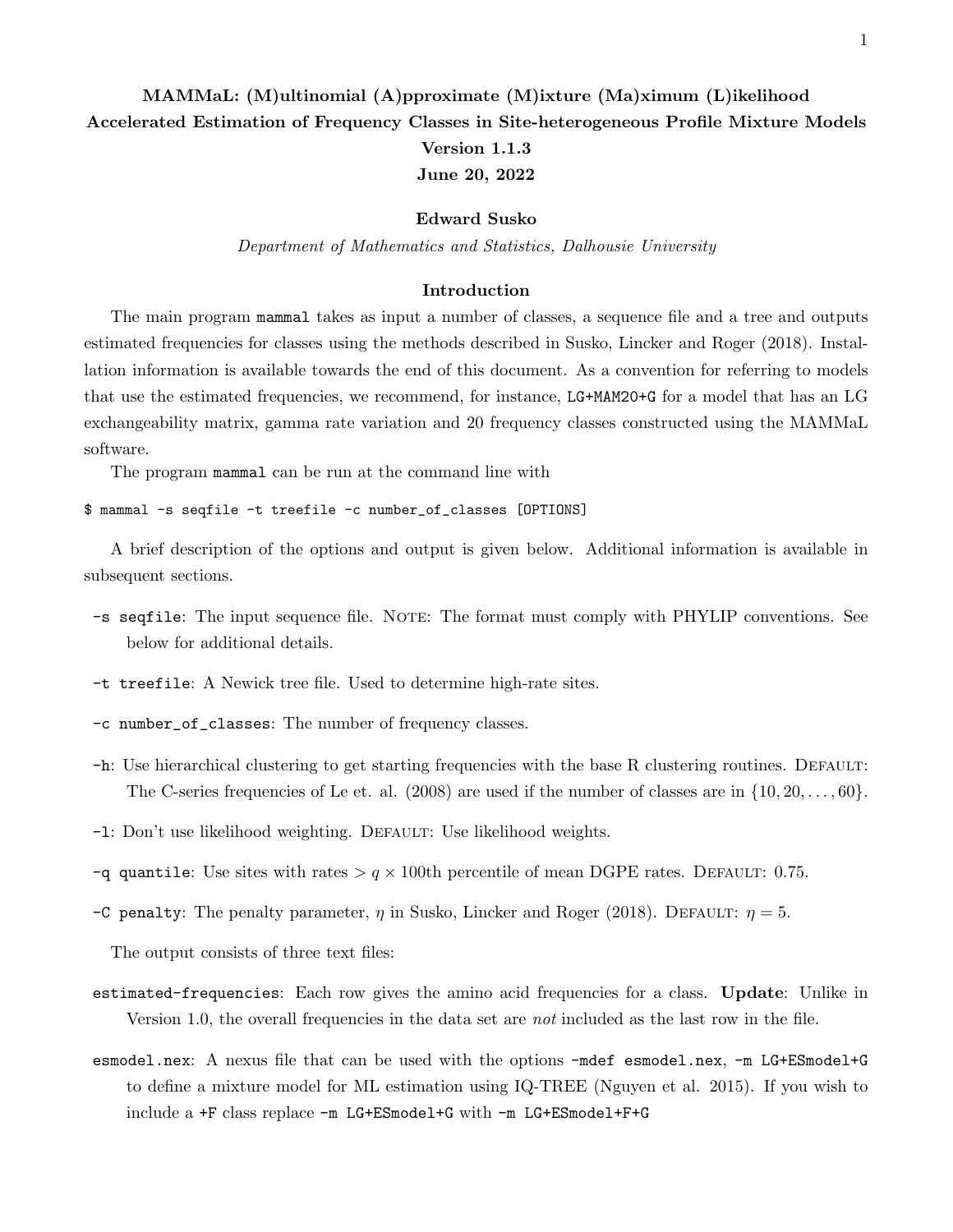estimated-weights: Each entry gives the estimated weights for a class. If these are 0 it indicates a potential problem with the corresponding frequency classes. You might consider running with a small number of classes.

NOTE: The program creates a number of files prefixed with tmp which are removed upon conclusion. If you have files of the form tmp.\* in the directory where mammal is run, they should be renamed or moved. An additional file, rate\_est.dat is created giving rate estimates for size with rates  $> q \times 100$ th percentile of mean DGPE rates.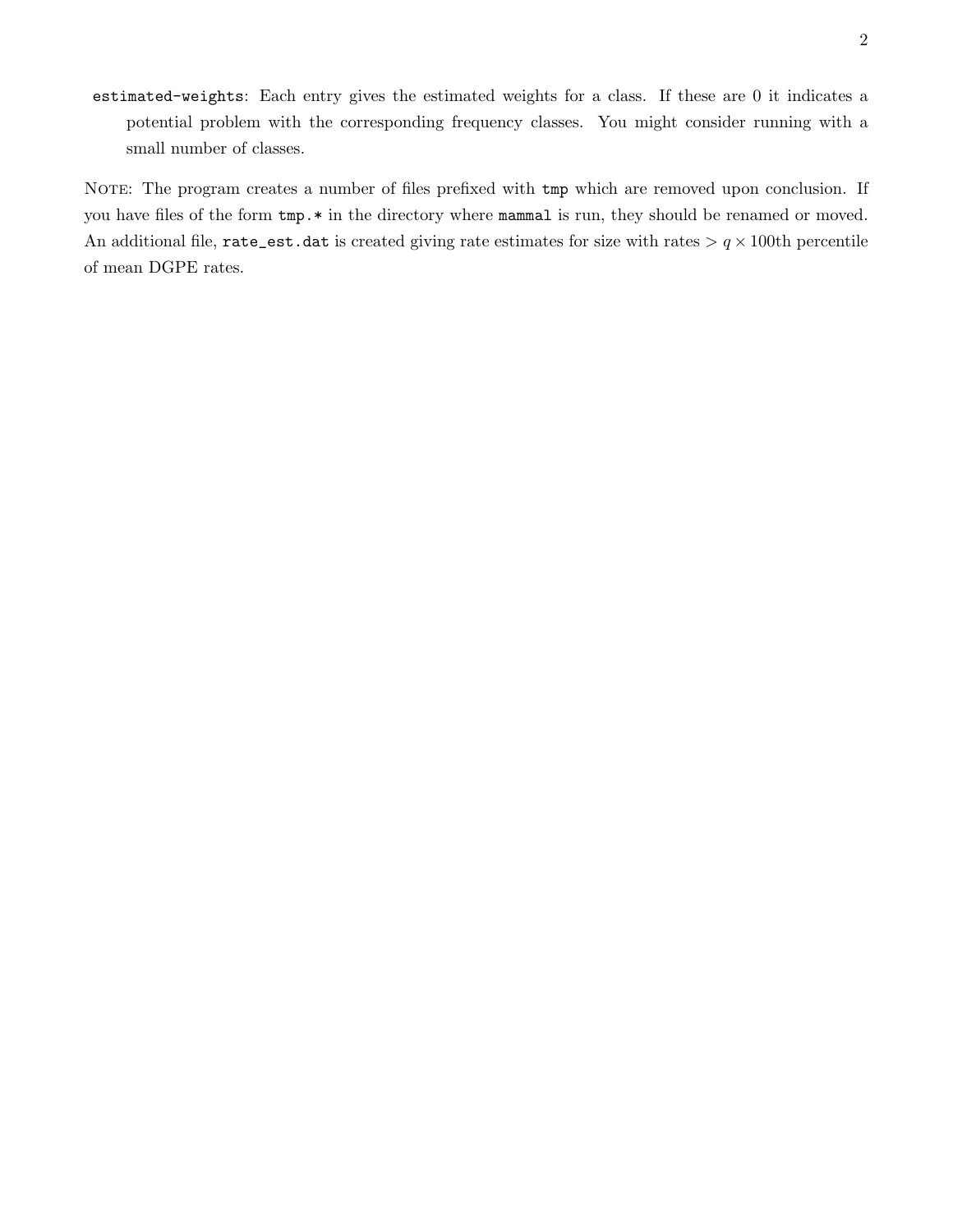## Additional Information about Program Usage

## Input

-s seqfile: The file should conform to the requirements of the PHYLIP package (Felsenstein, 1989, 2004). Sequence names should be 10 characters long and padded by blanks. The names should match the names used in the input treefile. Input can be either interleaved or sequential with one caveat: The lines 2 through  $m + 2$ , where m is the number of taxa, must contain the name of taxa followed by sequence data. For instance the start of a sequence file might be

6 3414 Homsa ANLLLLIVPI LI... Phovi INIISLIIPI LL... ... but not 6 3414 Homsa ANLLLLIVPI LI... Phovi INIISLIIPI LL... ...

which would be allowed under the sequential format by PHYLIP. Additional information is available at

http://evolution.genetics.washington.edu/phylip/doc/sequence.html

-t treefile: The tree should conform to the Newick standard. A discussion of this standard as implemented in PHYLIP is given at

http://evolution.genetics.washington.edu/phylip/newicktree.html

and a more formal description is available at

http://evolution.genetics.washington.edu/phylip/newick\_doc.html

-h: The default hierarchical clustering routine in R is used. This routine can require more memory than is available if the number of sites in the alignment is large. The default starting frequencies when the number of classes are in  $\{10, 20, \ldots, 60\}$  are the C-series classes, so using hierarchical starting frequencies is not strictly necessary.

Susko, Lincker and Roger (2018) references the Rclusterpp package of Linderman and Bruggner (2013), which was available in version 1.0 of the MAMMaL software. We have since removed this option as the package has been archived on the CRAN repository and the last version in that repository had a bug.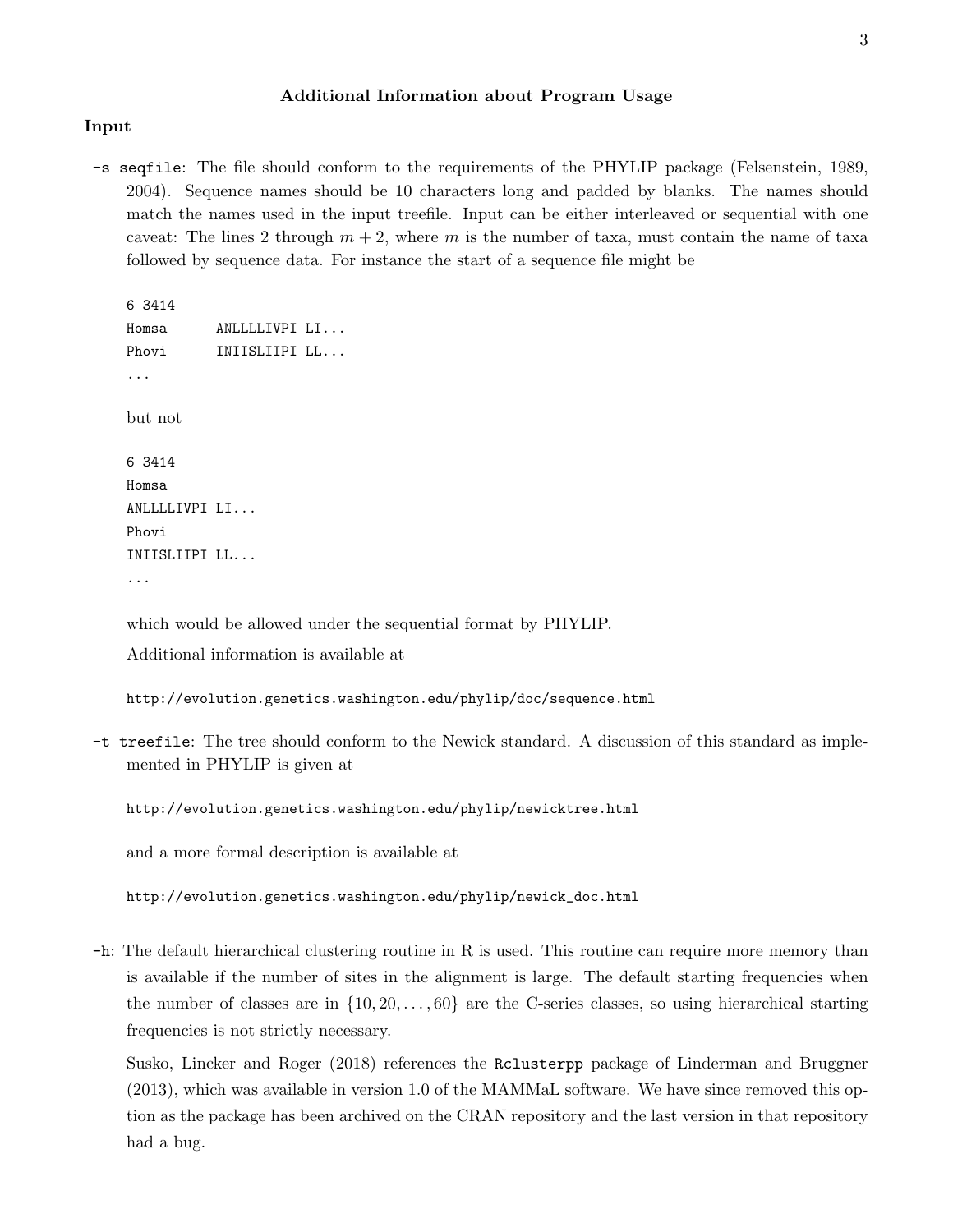## Output

estimated-frequencies: Each row gives the amino acid frequencies for a class. On any given row, the ordering of frequencies is the conventional ordering expected by most packages, alphabetical on their three-letter codes:

|  | A R N D C Q E G H I                     |  |  |  |  |
|--|-----------------------------------------|--|--|--|--|
|  | Ala Arg Asn Asp Cys Gln Glu Gly His Ile |  |  |  |  |
|  | L K M F P S T W Y V                     |  |  |  |  |
|  | Leu Lys Met Phe Pro Ser Thr Trp Tyr Val |  |  |  |  |

esmodel.nex: A nexus file that can be used to fit a mixture model with IQ-TREE at the command line through

\$ iqtree -s seqfile -m LG+ESmodel+G -mdef esmodel.nex [OPTIONS]

With no options, it will fit the mixture and search for the best tree. The term **ESmodel** should always be present in the model statement. The example above fits a model that has the LG exchangeability matrix and a discretized gamma rates-across-sites model on top of the mixture. The elements of the model can be changed. See

### http://www.iqtree.org/doc/Command-Reference#general-options

for additional information about options and specifying substitution models (search 'Specifying substitution models' on that page).

## System Requirements and Installation

Requirements and Installation of External Packages The main program mammal is an R language script file that effectively pastes together results from a number of smaller programs, some of which were written in R and some in C. To install the package you will need a C compiler, a working installation of the R statistical package and the R package quadprog of Turlach and Weingessel (2013). The statistical package R is freely available at https://cran.r-project.org. Once R is installed, the quadprog R package can be installed at the R command line with

```
> install.packages("quadprog")
```
The source code has been compiled and tested using gcc computers running Linux and Mac OS X. While the program has not been tested on another platform, it should compile under any Linux distribution as well as Mac OS X. On Mac OS, to install gcc, bring up a terminal and type

\$ xcode-select --install

# Installation

1. Download and unpack the software

\$ tar zxf mammal.tgz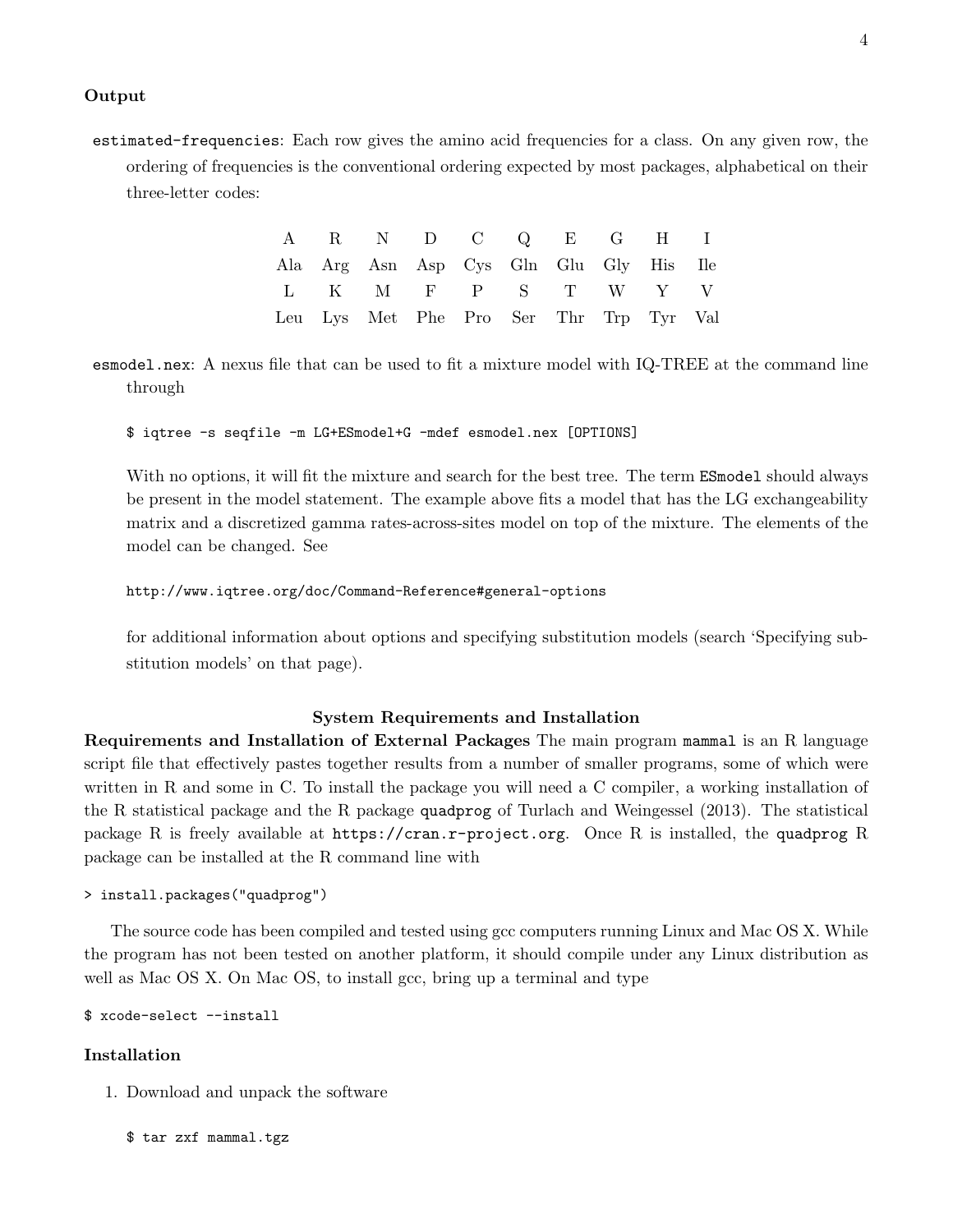This will create a directory mammal that contains the source code.

2. Change directories to mammal and create the main program files with the make command

```
$ cd mammal
$ make
$ chmod a+x mammal
```
The default installation assumes the gcc compiler is available. To use a different compiler, change the variable CC in Makefile.

3. Copy the program files

dgpe mammal-sigma mult-data mult-mix-lwt charfreq

to a location in your PATH or to a known directory. If the directory that these files are copied to is not in your PATH, you should change the line bindir  $\leq$   $\blacksquare$  "" in the file mammal to

bindir <- "dir\_with\_files/"

where dir\_with\_files is the name of the directory that the files above have been copied to.

4. Copy the C-series frequencies

C10.aafreq.dat, ..., C60.aafreq.dat

to a known directory. Change cseries.dir <- "" to cseries.dir <- "dir\_with\_files" where dir\_with\_files is the name of the directory that the files above have been copied to.

- 5. Copy the file mammal to a location in your PATH.
- 6. The source code and directory can be removed:

 $$ cd../$ \$ rm -rf mammal.tgz mammal/

#### References

Felsenstein, J. (2004). PHYLIP Phylogeny Inference Package (version 3.6). Distributed by the author. Department of Genome Sciences, University of Washington, Seattle.

Felsenstein, J. (1989). PHYLIP - Phylogeny Inference Package (version 3.2). Cladistics 5: 164-166.

Le S.Q., Gascuel O., Lartillot N. (2008). Empirical profile mixture models for phylogenetic reconstruction. Bioinformatics. 24:23172323.

Linderman, M. and Bruggner, R. (2013). Rclusterpp: Linkable C++ clustering. R package version 0.2.3.